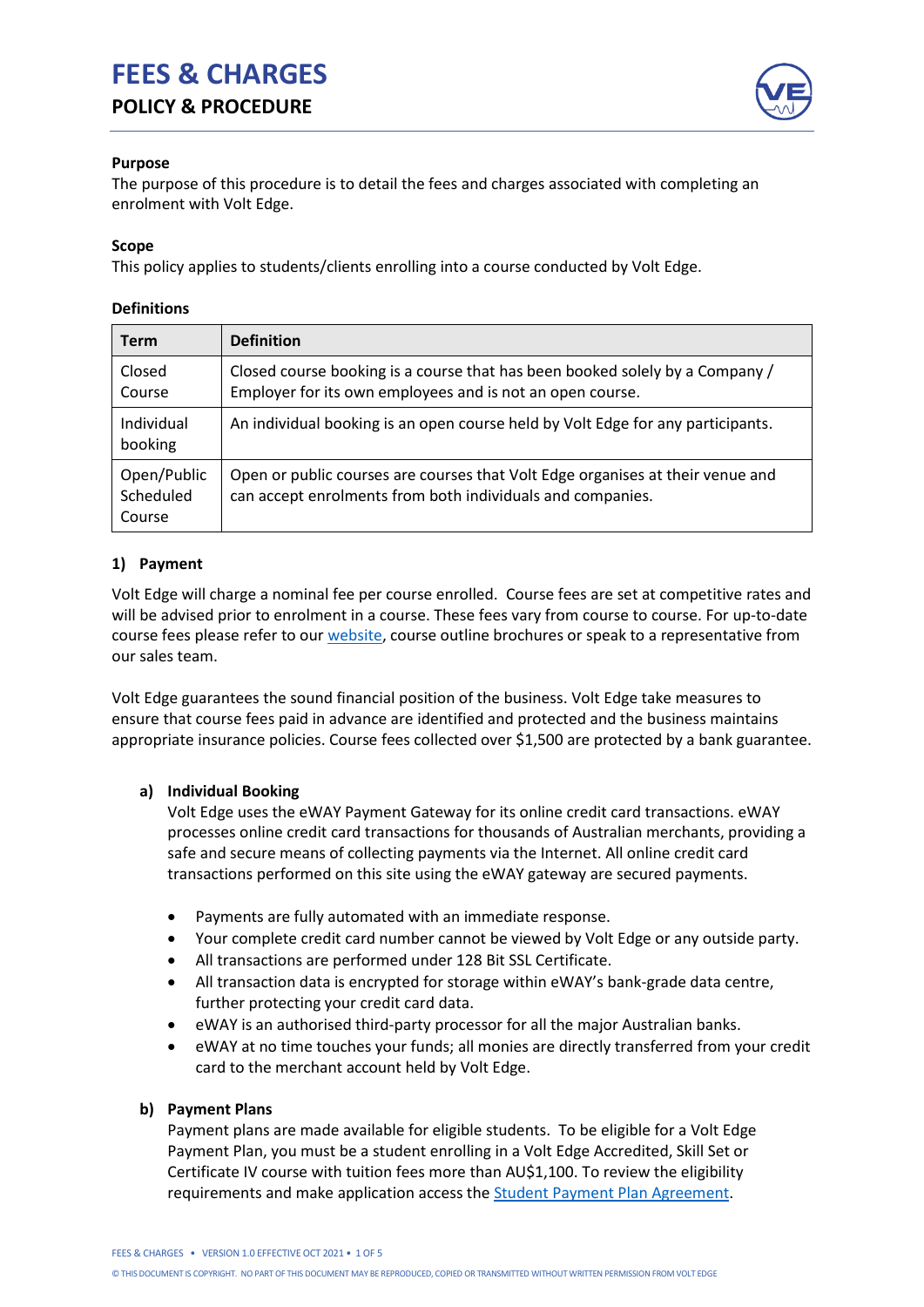

## **c) Closed Course**

Volt Edge requires upfront payment of course fees unless prior arrangements have been made i.e., Purchase Order.

# **2) Cancellations**

Volt Edge reserves the right to cancel, postpone or re-schedule courses due to low enrolments or unforeseen circumstances. Should this occur a full refund and/or an opportunity to reschedule (without penalty) will be offered.

Volt Edge reserves the right to change course fees, dates, content, trainers or method of presentation at its discretion.

Volt Edge take responsibility and follow processes to ensure our training and assessment practices comply with the National Vocational Education and Training Act and Training Regulator Act 2011.

#### **a) Closed Course**

Volt Edge will charge a nominal fee for courses booked for group bookings which are cancelled. Cancellation fees applied under the following circumstances:

- If an arranged closed course is cancelled with more than ten (10) working days' notice from commencement of course, there will be no charge
- If an arranged closed course is cancelled less than ten (10) working days before commencement of the course a fee of 50% of the agreed costs or minimum numbers quoted will be payable by the Client.

#### **3) Refunds**

#### **a) Individual Booking**

Enrolment fee may be refunded under the following circumstances:

- If a student withdraws from the course more than seven (7) days prior to commencement of the course, full enrolment fee will be refunded.
- If a student withdraws less than seven (7) days but more than (1) one business day prior to commencement of the course 20% of course fee will be forfeited, 80% of course fee will be refunded.
- No refunds will be granted from the date of the commencement of course.
- In line with our values on equity and access, students may approach Volt Edge if they have circumstances that warrant an alternative payment structure being agreed.

Please email us at [accounts@voltedge.com.au](mailto:accounts@voltedge.com.au) within that time if you are not satisfied with your purchase so that we can resolve any problems.

#### **b) Individual Postponement**

If a student has qualified for 80% refund but has instead opted for a postponement, then the refund will be available for the first four weeks after the scheduled course commencement date. Postponement of the course can be to a maximum of three (3) months.

#### **c) Online Training**

Students who enrol into one of our online only courses will have a seven (7)-day cooling off period from date of enrolment to apply for a refund.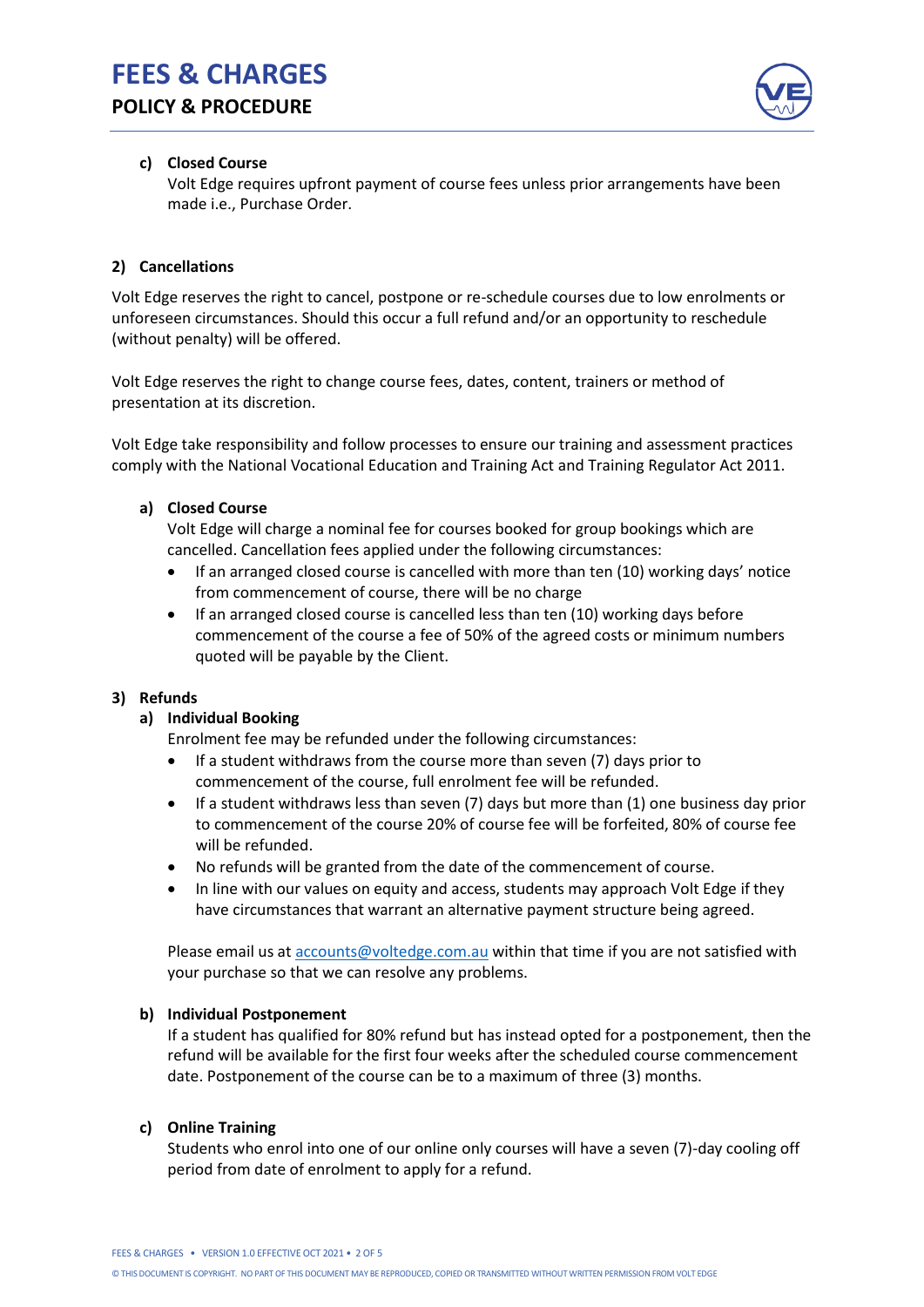

Whilst we will issue refunds in accordance with Australian Consumer Law, however, please note that refunds will not be provided where you have:

- changed your mind;
- found it cheaper somewhere else;
- decided you did not like the purchase; or,
- have no use for it.

Refunds will only be provided by Volt Edge where:

- a person has been unable to complete their online course due to the unavailability of Volt Edge's online learning services; and
- Volt Edge, or sub-provider has failed to maintain services.

Refunds will not be granted, for example, where a person's personal internet connection becomes unavailable, personal IT hardware is unable to meet the minimum requirements, or corporate internet access blocks access to Volt Edge's online learning services.

Refunds must be requested in writing within seven (7) days from course enrolment. Withdrawal request must be made on the Withdrawal Request Form. This must be signed by the student and where applicable, referring 3rd party and submitted for approval to [training@voltedge.com.au.](mailto:training@voltedge.com.au)

If approved, refunds will be processed via Electronic Funds Transfer (EFT) seven (7) days after the request has been received. If an offer of a place is withdrawn, or Volt Edge is unable to provide the program, the student is eligible for a full or pro rata refund of tuition fees paid within seven (7) days.

#### **d) Instrumentation Course Enrolment**

Students who enrol into our Certificate IV in Electrical - Instrumentation or Certificate III in Instrumentation and Control course will be required to pay a minimum non-refundable Initial payment. Students have a seven (7) day cooling off period from date of enrolment to apply for a refund.

Refunds must be requested in writing within seven (7) days from course enrolment. Withdrawal request must be made on the Withdrawal Request Form. This must be signed by the student and where applicable, referring 3rd party and submitted for approval to [training@voltedge.com.au.](mailto:training@voltedge.com.au)

If approved refunds will be processed via Electronic Funds Transfer (EFT) seven (7) days after the request has been received. If an offer of a place is withdrawn, or Volt Edge is unable to provide the program, the student is eligible for a full or pro rata refund of tuition fees paid within 7 days.

#### **4) Course Withdrawal**

A student may request to withdraw from a program of study at any time during the course schedule. Each request must be made in writing. Depending on the time the request is submitted a financial penalty may apply. Students may also have their enrolment cancelled due to disciplinary matters. Participants contemplating a withdrawal are advised to speak with our Sales and Administration team to determine the best course of action.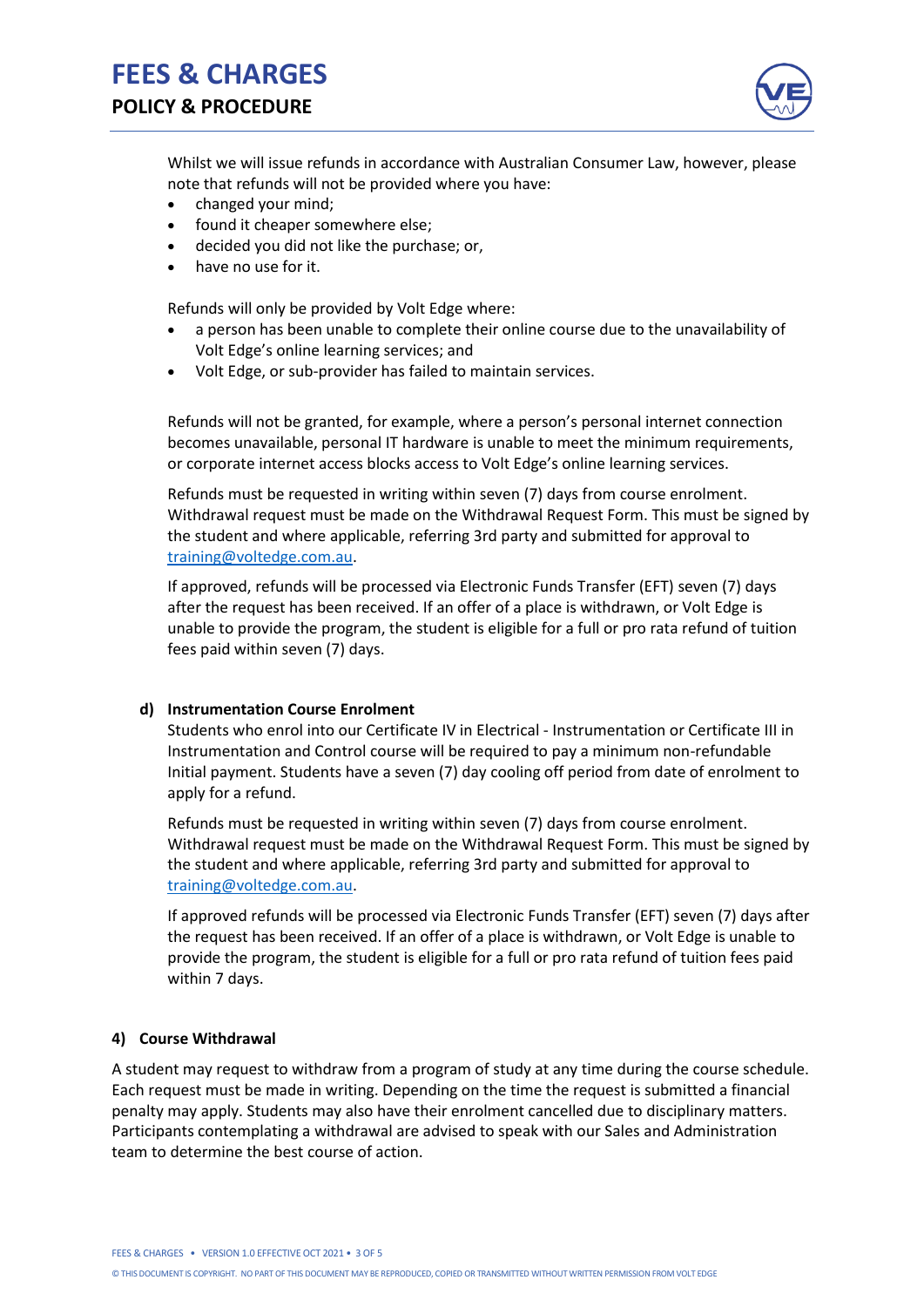

## **a) EEM Course Withdrawal**

Students who enrol into our Electrical Engineering Manager course will be required to pay per course enrolled due two (2) weeks before course commencement.

Withdrawals within two (2) weeks of the course commencement date will not be refunded. Students have a seven (7) day cooling off period from date of enrolment to apply for a refund, whether this falls within the course withdrawal notice period of two weeks or not. Refunds must be requested in writing within 7 days from course enrolment.

No refunds will be granted from the date of the commencement of course. Withdrawal request must be made on the [Withdrawal Request Form.](https://www.voltedge.com.au/rto-details/) This must be signed by the student and where applicable, referring 3rd party and submitted for approval to [training@voltedge.com.au.](mailto:training@voltedge.com.au)

If approved refunds will be processed via Electronic Funds Transfer (EFT) 7 days after the request has been received.

## **b) Interrupting your Studies**

If you are enrolled in a Volt Edge course you can apply to interrupt your studies. If you apply to interrupt your studies:

- You will be liable for the full cost of the course, and/or
- You will NOT receive a refund if you have paid your tuition fees upfront.
- You must complete your course within the period of study within a maximum of two (2) years' timeframe. If you interrupt your studies for more than a total of two (2) years, you may be required to undertake Additional study to ensure the currency of your learning. Your course coordinator will be able to advise you of the requirements to complete your course.

#### **5) Enrolment Period and Extension**

Students who are enrolled in a Volt Edge Course have an enrolment period allocated to complete their training. Students who require further time must contact Volt Edge Training Team to request an extension.

A base rate of 20% of standard course fees will be applied to any extension requested as per the terms set out below. If a student does not complete the training within the set timeframe including the one allowed extension you will be required to re-enrol for the course and full fees will apply.

#### **a) Enrolment Period**

Students generally complete all training and assessment during the enrolment period. If students take longer on the completion of assessments, you will have up to six (6) months from day one (1) of your course to finalise your course assessments (MAXIMUM one (1) month extension with a 20% fee).

#### **b) Online Self-Paced Short Course**

Students have up to six (6) months from when the course material is released to finalise all required assessments for the enrolled course this includes all written and practical assessments (e.g., but not limited to: EEHA Refresher online, HV Coordination, S1, S2, S3 & G2 (MAXIMUM 1 month extension with a 20% fee).

# **c) Certificate IV Hazardous Areas Electrical Training**

Students have a maximum of twelve (12) months to finalise all required assessments for the course this includes all written and practical assessments (MAXIMUM three (3) month extension with a 20% fee).